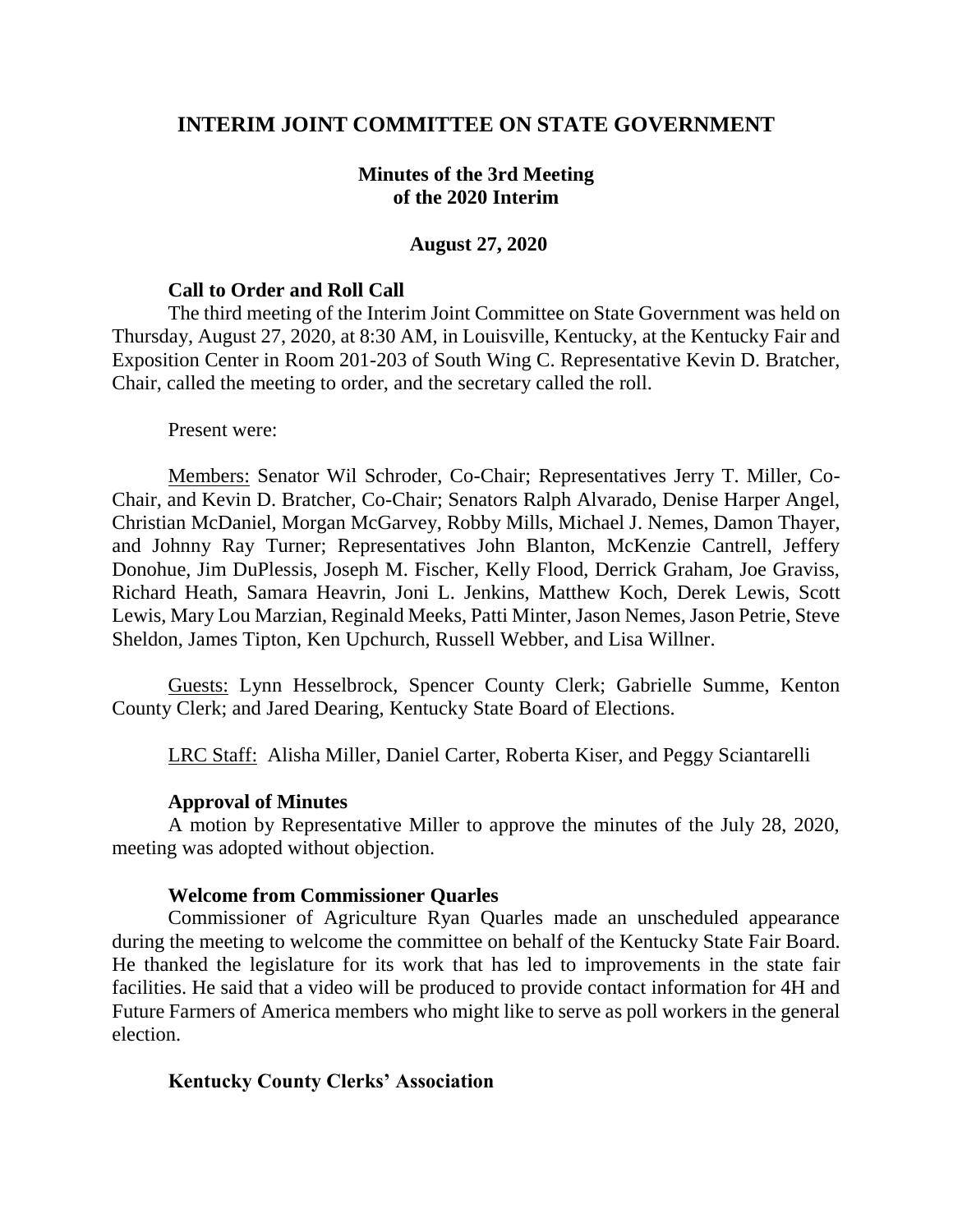Guest Speakers were Gabrielle Summe, Kenton County Clerk; and Lynn Hesselbrock, Spencer County Clerk. Ms. Summe said they would discuss the June primary, expectations for the November general election, and legislation that may be revisited in the 2021 legislative session—from the perspective of one of the smaller counties, Spencer, and the third largest county, Kenton. The mail-in process worked well in the primary. She is proud that the county clerks did what was best for their counties. Kenton County had its highest ever turnout for a primary—26 percent, with 22 percent being by mail. For the general election, more opportunities for in-person voting will be available in all counties. County clerks are in the process of studying how the regulation applying to that election will apply to their counties and how to make best use of staff. Communication to the public will be important, once plans are finalized for the general election.

Ms. Hesselbrock thanked the committee, on behalf of the Kentucky County Clerks' Association (KCCA) for allowing her and Ms. Summe to discuss their experience in the June primary and their thoughts regarding the upcoming general election. Spencer County is mid-size to small, with staffing and resources that differ from larger counties like Kenton. Clerks were tasked with a monumental job in the primary, but it was successful because of hard work and cooperation in the communities. The Spencer County Board of Elections appreciates the efforts of the Governor, the Secretary of State, and the State Board of Elections to ensure that voters can cast their votes in a safe and secure manner. She is proud that during the 2016 general election Spencer County had the highest voter turnout in the state—67.88 percent—with the state average being about 59 percent. During the June primary, turnout in Spencer County was about 32 percent, compared to about 28 percent in the state. During the 2016 general election Spencer County had less than 300 mail-in ballots—approximately 3 percent. In the 2020 primary, there were 3,500 mail-in ballots—about 70 percent. Turnout for the November general election is predicted to be 75 percent or better. If that happens, Spencer County will have between 11,000 and 13,000 mail-in ballots. Ballots will not be available until mid-September. Spencer County already has 500 ballot requests and must have everything in place by September 15 for the ballot processing committee to begin its work.

Ms. Hesselbrock said that for the 2016 general election Spencer County had alternate precinct workers available who ultimately did not have to serve. For the 2020 primary, she lost about 25 percent of the regular precinct workers, many of whom were elderly and did not want to risk working at a precinct. For the 2020 general election she will have to recruit and train precinct workers who can commit to work an extended period of time, since the election will take place over a three-week period, plus three Saturdays. It will be a burden to try to recruit people to process ballots in a timely manner. Finding precinct locations was a challenge for the primary. The local high school served as a voting supercenter on election day. Social distancing was observed, and people were comfortable voting there.

Committee meeting materials may be accessed online at https://apps.legislature.ky.gov/CommitteeDocuments/33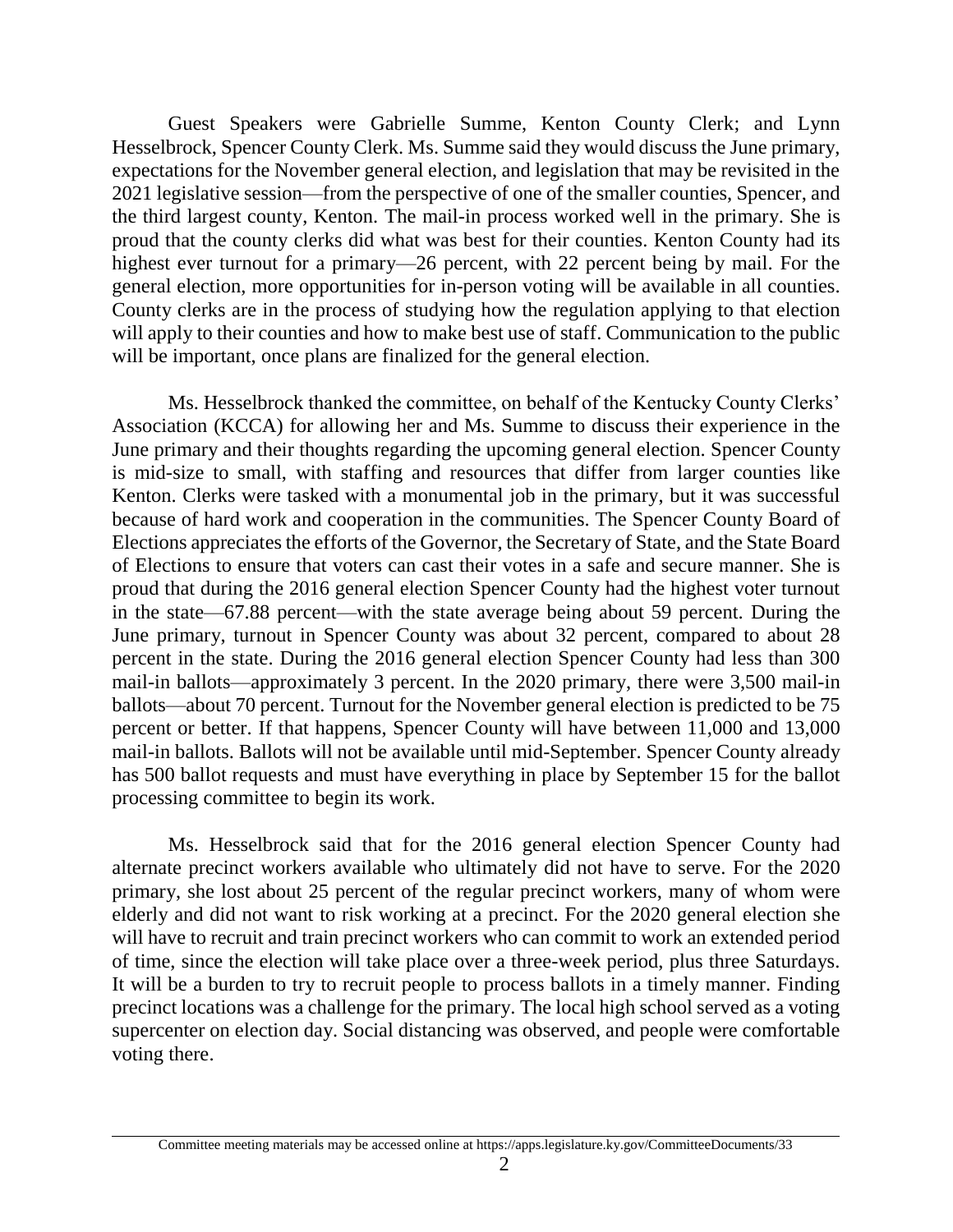Ms. Hesselbrock said that the concepts of web portals, ballot drop boxes, multiple deadlines, and delays in reporting final election results are new in 2020. She does not think anyone could have been prepared to process the number of mail-in ballots or recruit the number of workers that were needed during the primary. It will be worse for the general election, because clerks are expected to have more polling locations. The June primary was a first for many county clerks. Several seasoned clerks, as well as the Executive Director of the State Board of Elections, provided them assistance and good direction. County clerks want nothing more than to serve the public and enable people to confidently cast their votes safely and securely. The primary was a challenge to every county clerk on some level, but it was a success because of their dedication, commitment, resilience, and hard work.

Ms. Summe said that because Kenton County is close to Ohio, people's perceptions are often based on what they hear about Ohio elections. She believes the Commonwealth needs a more ongoing educational component. The KCCA feels that legislators should be offered a more understandable practical approach to how clerks' offices work. The public should also be educated about the duties of county clerks. The KCCA believes that "one size does not fit all." Statutes should allow for flexibility according to size and setup of each county, but also set strict standards for the intricate process of reviewing ballots. Perhaps a task force or working group could begin a conversation regarding standards and flexibility. Ms. Summe suggested that it is time to do an in-depth review of what works, not only theoretically but also practically, regardless of party affiliation. The KCCA also asks to be allowed a seat at the table regarding future apportionment of counties, as part of the legislative redistricting process.

She said that some elements of HB 388—which failed to pass during the 2020 legislative session—will be proposed again in 2021. The use of poll workers who change political affiliation is of particular interest. Some provisions in HB 388 came to fruition in the emergency regulation and have already been vetted. One positive outcome is the implementation of bar codes to provide better election security and a more precise method for tracking voters in the system. Another positive outcome was creation of the web portal, which makes it much easier to identify voters. There are other positives to discuss, too, and the KCCA and county clerks look forward to working with the General Assembly.

Representative Miller asked about early voting percentages. Ms. Summe said that voters originally had to make an appointment to vote early in the two weeks prior to the primary. That did not work well from a practical standpoint. In Kenton County about five percent voted early. Eventually anyone was allowed to come to the office to vote early without an appointment. For the general election, Kenton County will not be requiring appointments, and early voting will be allowed during the three weeks prior—October 13 through November 2.

Ms. Hesselbrock said that in Spencer County about six percent voted early. People did not want to make appointments, and some did not keep their appointments. During the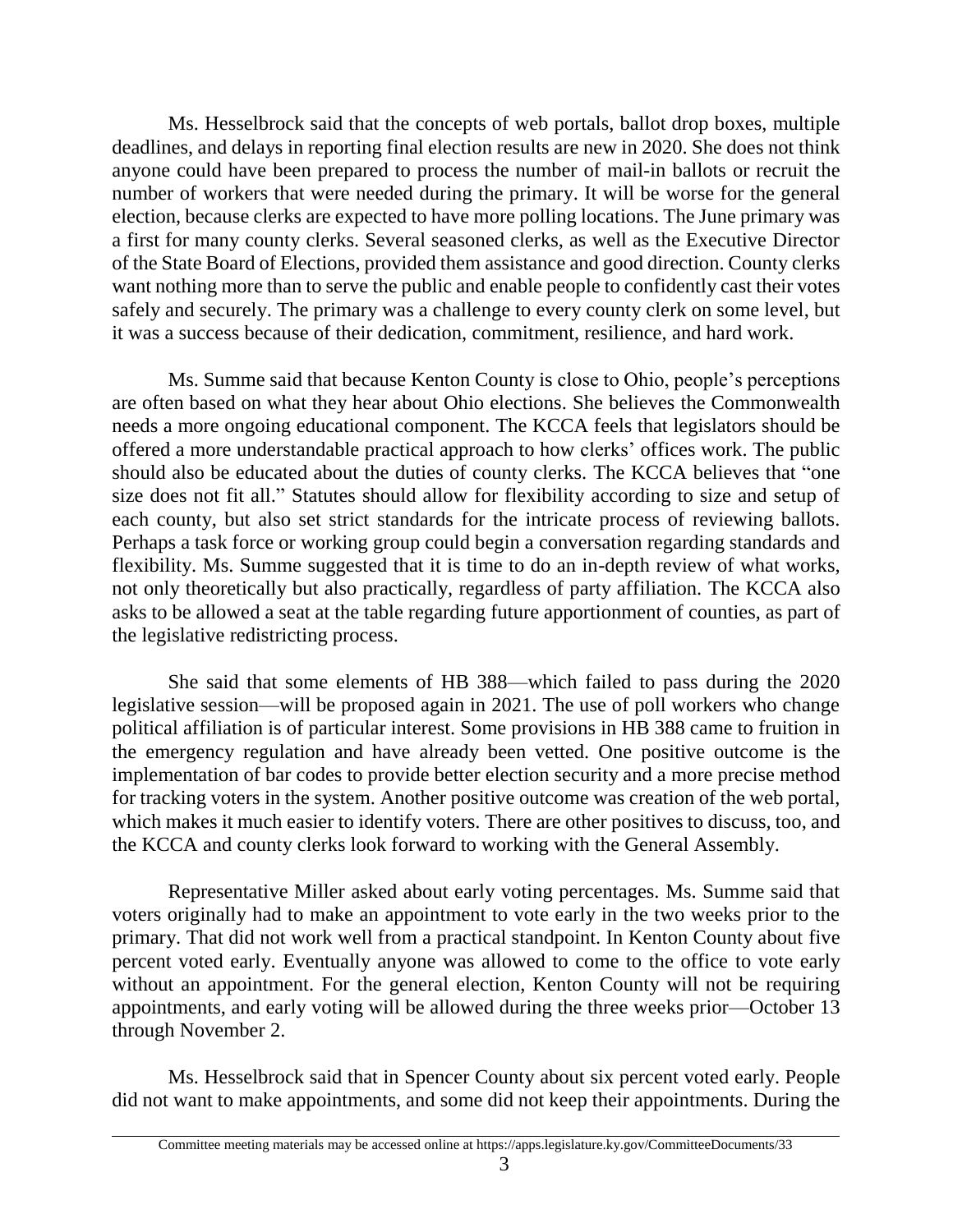second week people were encouraged to come into the office and vote. She hopes to have more than one location open for early voting for the general election, as well as a mobile unit. Voters in Spencer County seemed to like the early voting option.

Representative Miller asked whether it is realistic to expect that one-third of voters might vote early in person if it is publicized appropriately. Ms. Hesselbrock said that if it is advertised aggressively, she thinks Spencer County could expect 20 percent to vote early. Ms. Summe said that statewide turnout could potentially be 80 percent for the general election. In Kenton County 30 percent voted in person and 70 percent voted by mail in the primary. She believes more people will want to vote in person for the general election if more options are available to them.

Representative Graham asked whether the counties have decided the number of voting centers. Ms. Summe said Kenton County has 138,000 voters and will definitely have more than one polling location. The 105 precincts are currently condensed into 60 locations, but there will not be enough equipment to accommodate that many in the general election. Kenton County will probably have about 20 locations—with two for early voting, hopefully. The setup in each county may differ, but the regulation calls for a supercenter to be open on election day in every county. In Kenton County that will be her office. She has contacted the local mayors about possibly using community centers as voting locations. The county board of elections plans to mail information about voting locations to registered voters and also to advertise. The cities also will advertise. Ms. Hesselbrock said Spencer County will have at least two locations for early voting, with one possibly being mobile. Any voter in any precinct will be able to vote anywhere in Spencer County, both early and on election day. On election day she plans to have at least three precincts open, and all three will be equipped with ballots and machines that will allow any voter in the county to vote. She said the emergency regulation containing the guidelines was passed last week. Counties, along with local boards of election, are in the process of preparing voting locations and will submit those plans to the Secretary of State, the Governor, and the State Board of Elections for approval. She thinks most small and rural counties plan to have their voting locations serve as supercenters that can accommodate any voter.

Representative Graham asked when absentee ballots will go out. Ms. Hesselbrock said it is her understanding that ballots will be available around September 14 or 15 and that voters can likely expect to receive them in late September.

When asked by Representative Bratcher, Ms. Hesselbrock confirmed that the emergency regulation specifies that each county must have at least one voting supercenter where anyone who resides in the county can cast their vote on election day. In Spencer County the equipment can be programmed for absentees and will be able to handle any ballot face. Ms. Summe said that it would not work to have supercenters throughout Kenton County because she does not have enough equipment to print on demand in all locations. She agreed that the setup will differ in counties.

Committee meeting materials may be accessed online at https://apps.legislature.ky.gov/CommitteeDocuments/33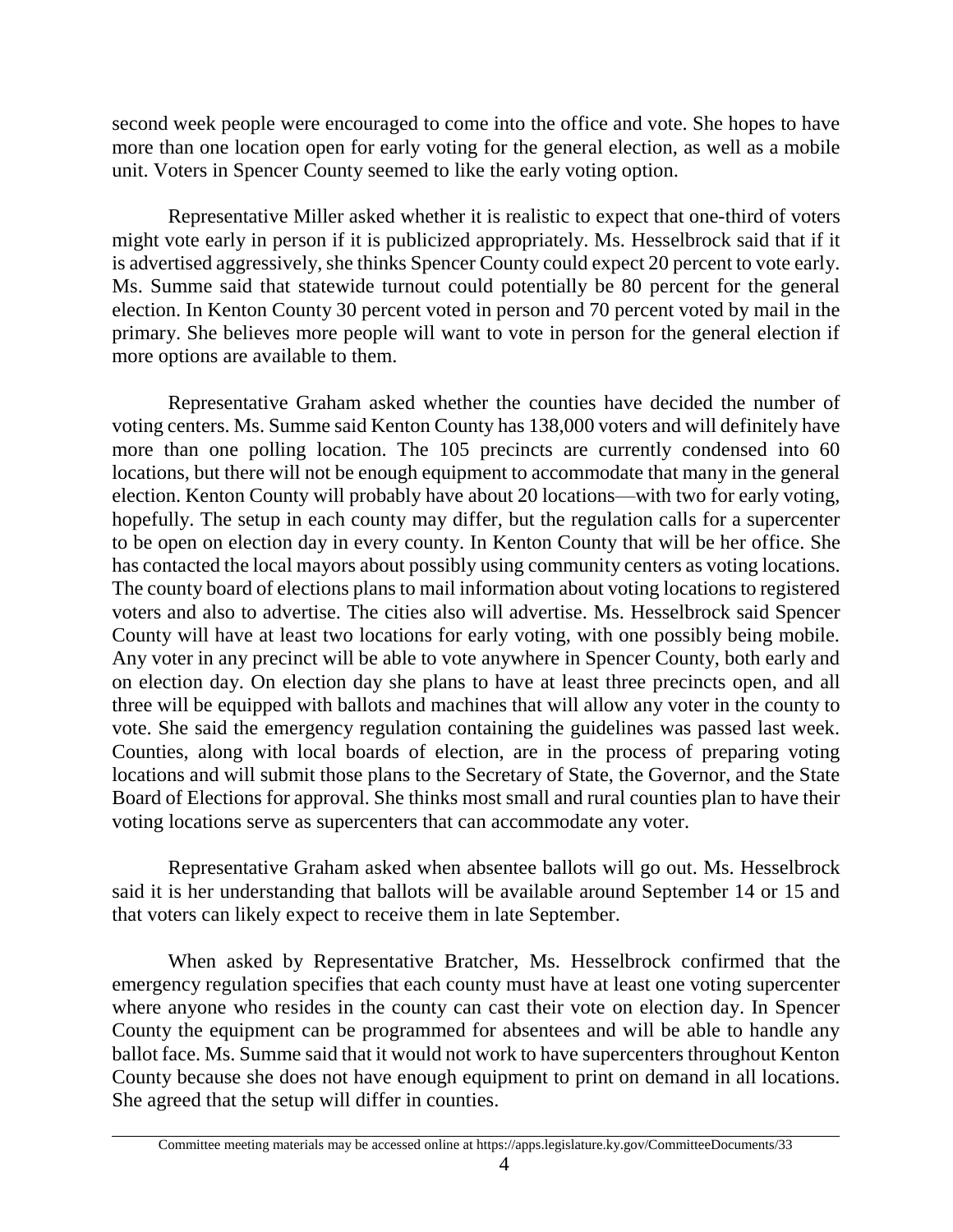Representative Tipton complimented the work of the county clerks in his district— Ms. Hesselbrock, Jason Denny in Anderson County, and Kevin Mooney in Bullitt County. He asked whether any significant challenges are foreseen for the general election. Ms. Hesselbrock said that high turnout and the need to find more precinct workers will present a challenge in Spencer County. The emergency regulation allows for precinct workers to work six-hour shifts, and her county is already having difficulty recruiting precinct workers. She is grateful to the State Board of Elections for providing an online tool for persons to volunteer as precinct workers. The workers will have to be trained, and the training will have to be modified. Clerks are being encouraged to have more locations open and will need to purchase more physical ballots. The expense will be greater than for a normal election. Timewise, it will be more time-consuming. CDC pandemic guidelines must be followed, and personal protective equipment must be available in order to ensure the safety of voters and precinct workers. Mail-in ballots will add to the expense. She said the use of bar codes was a tremendous savings for Spencer County in the primary. Ms. Summe said that turnout volume and staffing needs will definitely be a challenge in Kenton County. Thus far, she does not have a shortage of available poll workers.

Representative Tipton asked how spoiled ballots will be handled. Ms. Summe said the statutes are clear about how to review a ballot, but in practicality, different things can happen. For that reason, the emergency regulation provides for various scenarios to address voter error. Voters who have a ballot issue will automatically be sent a note by the State Board of Elections and will be advised to contact their county clerk so that the problem can be fixed. Therefore, a higher percentage of ballots will be accepted and processed.

Representative Bratcher expressed chagrin about the extent to which the emergency regulation is modifying existing statutes but said he is hopeful that the process will work correctly during the general election.

Representative Webber asked about the percentage of spoiled ballots that may occur in November and how much time will be needed to address them. Ms. Hesselbrock said that during the primary in Spencer County approximately 150 of the 3,500 mail in ballots had some error. Of those, 120 were rejected because there was no signature on the outer envelope. That part of the statute did not change for the primary, and those ballots were rejected. For the general election, that has been changed by the emergency regulation, section 17, which includes 12 scenarios for different errors that can occur on a ballot. No signature on the outer envelope is no longer grounds for rejection, for example. The processing committees will have to be educated regarding ballot acceptance. She and her staff are prepared to cure more ballots for the general election than they did for the primary. She thinks the modifications that have been made from the primary to the general election will help ensure that more votes are counted. The envelopes in which the ballots are mailed to voters will be highlighted to indicate where the voter needs to sign. Ms. Summe said Kenton County sent out 32,000 ballots for the primary. Approximately 26,000 were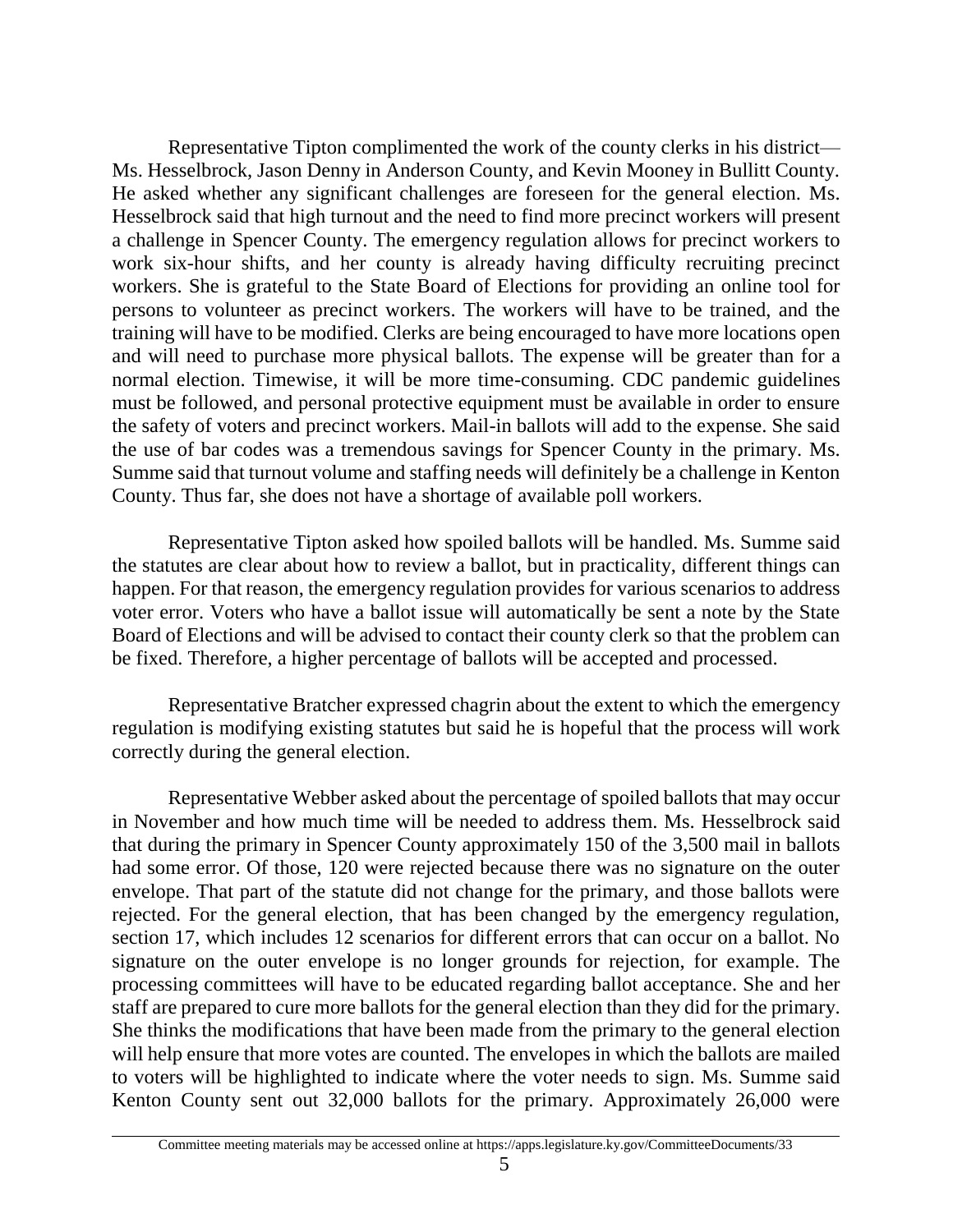returned, and eight percent of those were rejected because they were missing a signature on the outside or the inside. The working group felt that county boards should be consistent in how they review absentee ballots. That is why the different scenarios are identified in the emergency regulation. Ballots are stored for 22 months and can be retrieved if a question should arise later.

Senator Thayer expressed thanks to the KCCA for being on the front lines in a difficult situation, and he complimented all county clerks for doing a great job in the primary. He said he represents one-third of the people in Kenton County, mostly in rural areas, and he appreciates Ms. Summe's work to make sure everyone has access to the polls. He said he is a strong advocate of the current statutory requirements for voting in Kentucky. He favors in-person voting on election day—as much as possible—and limited absentee voting, with excuses. That system was developed over a number of years and has worked well. He understands the current difficulties but does not agree with everything that was done during the primary, and he does not agree with everything that is going to be done in the general election. He finds no fault with clerks, of course; their job is just to implement the changes. He said he heard a lot of complaints and concerns that counties had only one voting location for in-person voting on primary day. Thankfully, that will change in the general election.

Senator Thayer asked what is going to be done to educate voters regarding locations for in-person voting. Ms. Summe said that Kenton County does not have a lot of newspapers, and the media market is mainly controlled by Ohio. She is still working on a plan and has enlisted the help of mayors and city councils to help educate citizens about where to vote. It is hoped that the county board of elections will also mail information to every voter. She believes it is going to be a struggle to try to educate voters in all the counties. Ms. Hesselbrock said that in Spencer County advertising and communication was a big problem in the primary. The newspaper is published once a week. She ordered two full-page ads and a half-page ad in the newspaper, but people told her they do not read the newspaper. The use of social media became more a negative than a positive. For the general election, flyers are going to be distributed, and there are plans to include voting information on water bills. Newspaper ads will be used again. It will also be helpful that two of Spencer County's three locations are current or past polling locations.

Senator Thayer said his biggest concern with the voting system for the general election is disenfranchisement of rural voters, who may have to drive farther than usual to reach their polling place. That is why he does not favor supercenters. He said that most of the voting practices that took place in the primary and will take place in the general election were decided by two people. When the General Assembly passed the emergency bill at the last minute during the 2020 legislative session, it abdicated its ability to influence how an election takes place. He strongly believes that during the 2021 session the legislature needs to act to ensure that major changes to elections must be approved by the elected members of the General Assembly. Although the 2020 changes were in reaction to the pandemic, he

Committee meeting materials may be accessed online at https://apps.legislature.ky.gov/CommitteeDocuments/33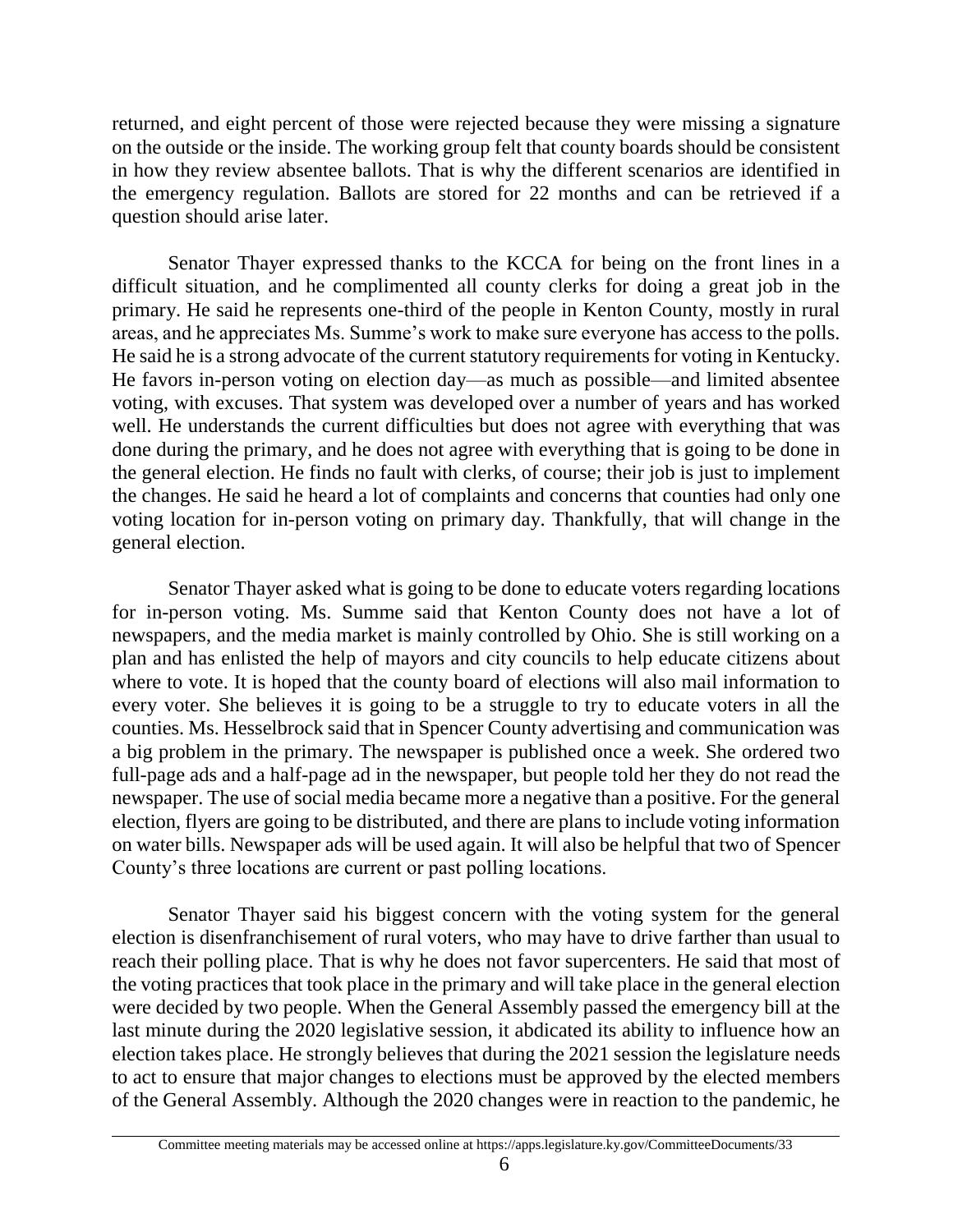thinks they went too far. He hopes that the general election goes well, does not disenfranchise voters, and does not result in voter fraud due to prevalence of absentee ballots.

Senator Thayer asked Ms. Summe whether she was consulted by Secretary Adams regarding the plan for the general election. She said the working group, of which she was a member, included four county clerks and a representative from the Governor's office. The Secretary of State attended, as well as two members from the State Board of Elections.

Representative Koch asked about the role of the National Guard, which was used in 40 counties during the primary. Ms. Hesselbrock said Spencer County did make use of the National Guard on election day to help with crowd control and adherence to CDC guidelines. They did a wonderful job but did not serve as precinct workers. They also helped with traffic control and sanitation of voting equipment. Two guardsmen also assisted at the early voting center, and she hopes the National Guard will be able to help again during the general election. Ms. Summe said Kenton County also used the National Guard during the primary. They did a good job, but they will not be called on for the general election because there will be too many polling locations.

Representative Miller asked about the situation of a voter not receiving an absentee ballot and then deciding to vote in-person on election day. Ms. Summe said that happened a lot in Kenton County because the portal shut down close to the primary, and people did not receive their ballots on time. As long as the ballot has not been accepted, poll workers are able to cancel it in the computer system and allow the person to vote in person. If a voter calls and asks to vote in person on election day rather than by absentee ballot, they will be told to cast the ballot they received in the mail. But if a voter has not received the ballot by October 28 due to postal delay, and it has not been returned to her office, the ballot can be cancelled and the voter allowed to vote in person on election day. That is currently allowed by statute and applies to all counties. On the last day of the portal 6,000 people requested an absentee ballot in Kenton County for the primary, and it was difficult to get them mailed in a timely fashion. It is those voters who likely did not receive their ballots on time and were allowed to vote in person. Ms. Summe also said drop boxes for depositing absentee ballots were helpful and worked well during the primary.

Responding to Senator Mills, Ms. Summe said that voter identification statistics for the general election will be maintained by the State Board of Elections. Because it is convenient, a higher percentage of voters are using driver's licenses to identify themselves. Ms. Hesselbrock said that in Spencer County, poll workers are trained to ask for a driver's license. Although photo ID was not required during the primary, she estimates that probably 99.7 percent of voters presented a driver's license automatically.

Representative Sheldon said he appreciates the efforts to minimize the number of ballots that are not counted. He also emphasized that most rejected ballots are mail-in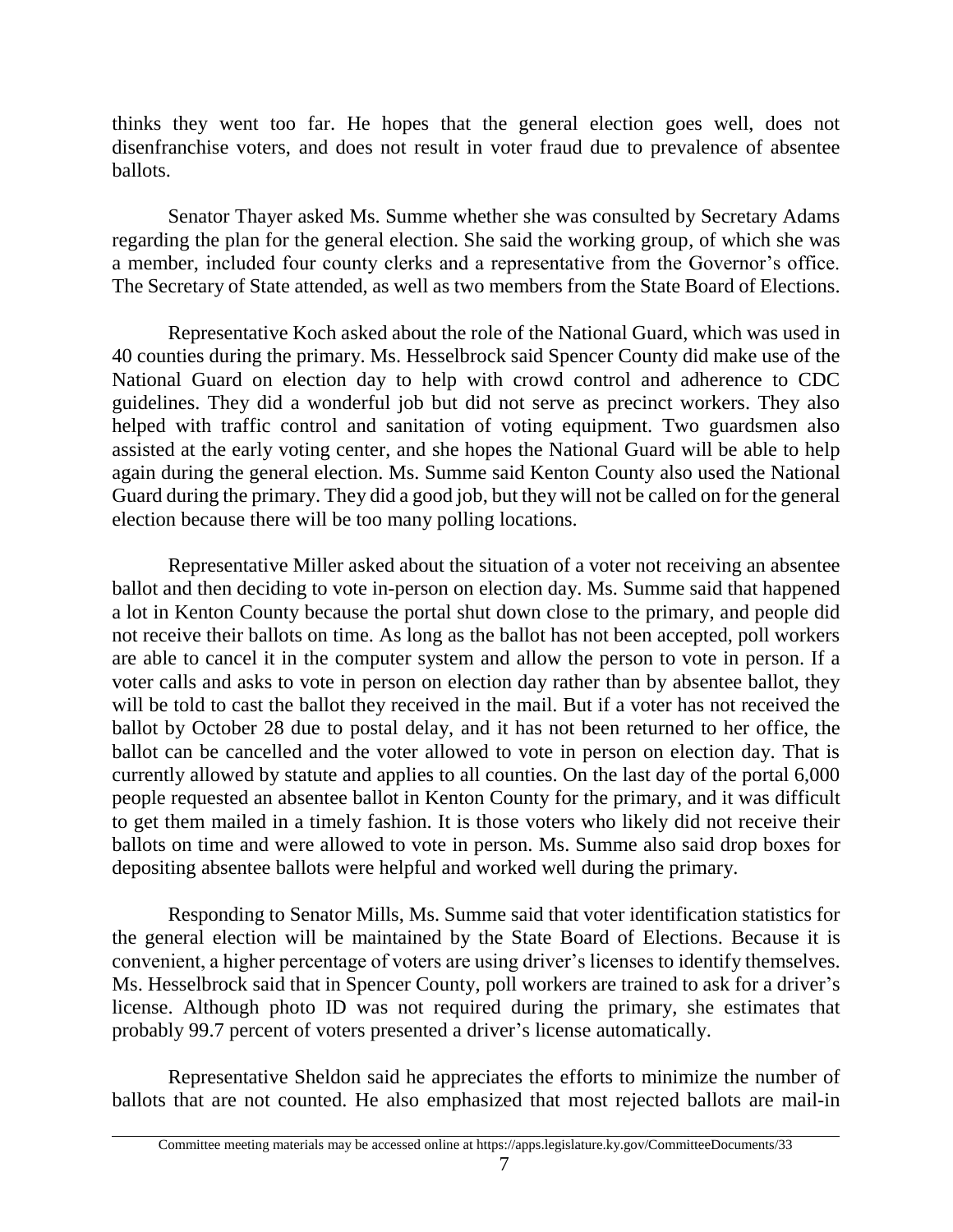ballots rather than in-person ballots, and Ms. Summe agreed. Representative Sheldon asked whether the process for reviewing mail-in ballots will be consistent across the state. Ms. Summe said that prior to the primary, there was not true consistency statewide. After the primary the working group agreed that the process should be the same in all counties, as outlined in Section 17 of the emergency regulation. Ms. Hesselbrock said that prior to implementation of the emergency regulation there were statutory guidelines for rejecting ballots that were followed by most county clerks. The emergency regulation made some changes and now includes very specific guidelines to follow.

Representative Marzian expressed thanks to all county clerks for their flexibility and hard work to ensure that ballots are counted. She said Jefferson County Clerk Bobbie Holsclaw did a great job, although the county had only one in-person polling location. The Governor and the Secretary of State worked together to make really good plans to allow everyone to be able to vote during this COVID environment. She asked whether any instances of fraud were detected during the primary. Ms. Summe said she did not detect any in Kenton County.

There were no further questions, and Representative Bratcher thanked Ms. Summe and Ms. Hesselbrock for their testimony.

## **Kentucky State Board of Elections**

The guest speaker was Jared Dearing, Executive Director of the State Board of Elections. Mr. Dearing said that a little over a month ago he was asked by the U. S. Elections Assistance Commission how the Commonwealth was able to enact and implement a successful primary. His response was that the success was in large part based on a bipartisan effort, through the leadership of Governor Beshear, Secretary of State Adams, members of the bipartisan State Board of Elections, and the contributions of the General Assembly. Ensuring bipartisan oversight of the election system guaranteed that Kentuckians of all political persuasions had ownership in its implementation and ultimate success. He said the employees of the State Board of Elections are exemplary public servants, and he cannot adequately express how much he appreciates their work. He concluded by saying that he is grateful for the work of the General Assembly, the Governor, the Secretary of State, and members of the State Board of Elections—and that all Kentuckians should be grateful for the tireless work of the 120 county clerks, whose dedication and service helped keep voters safe and elections secure during unprecedented challenges.

Representative Graviss thanked today's speakers for their unselfish and dedicated service to Kentucky. He asked Mr. Dearing about the tracking process for monitoring mailed ballots for the general election and the cutoff date for those ballots to be counted if there are mail delays. Mr. Dearing said the emergency regulation specifies that absentee ballots must be postmarked no later than election day, November 3. The portal to request an absentee ballot will close a little earlier than it did for the primary. This will allow the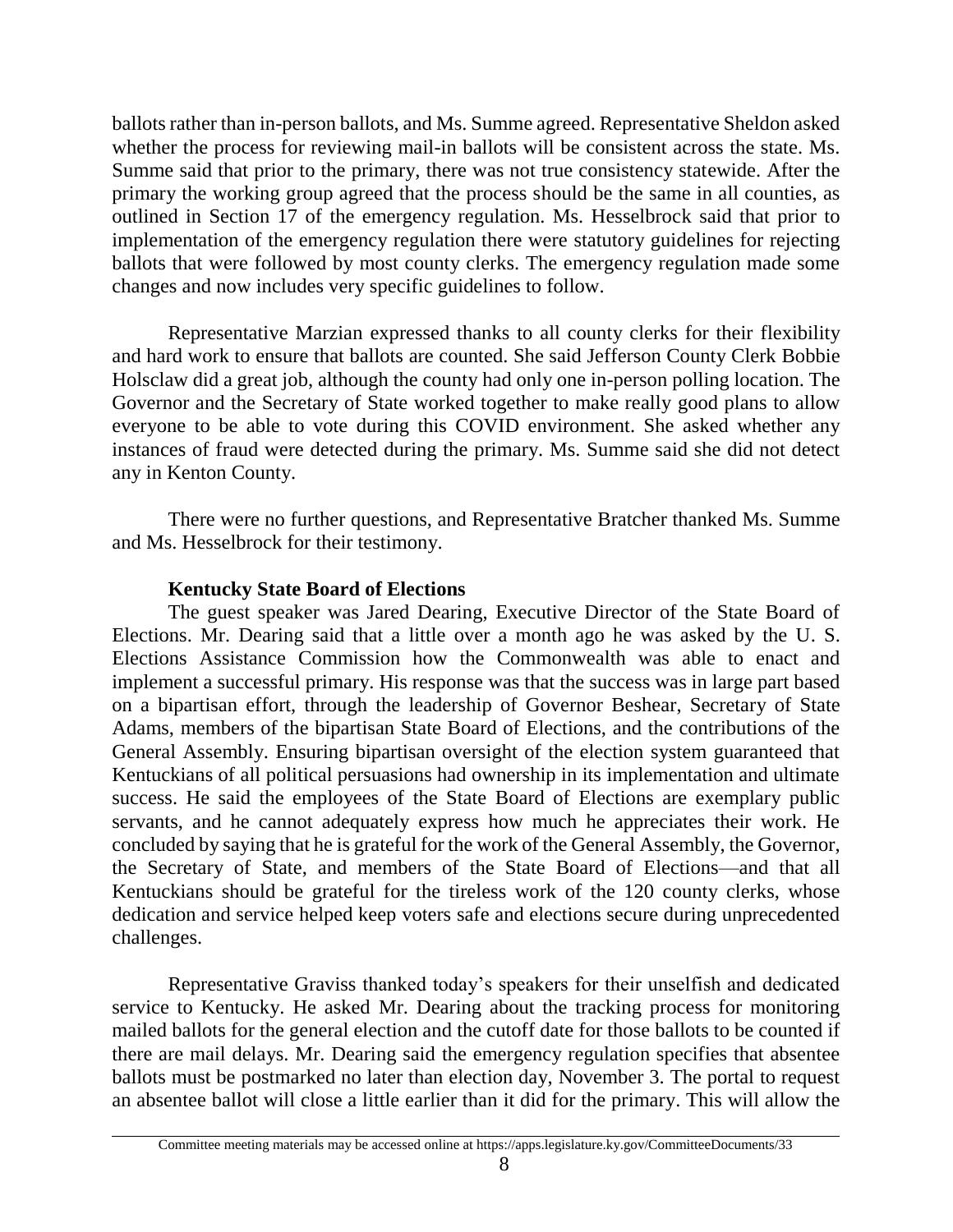counties more turnaround time to effectively deliver ballots to the voters. Voters are being asked to return the ballots immediately. Early in-person voting is also being encouraged. The goal is to make sure that ballots are counted effectively and that the clerks have time to process them appropriately. He said the U. S. Postal Service does an amazing job and is a key and crucial partner in the election process, but voters who apply for an absentee ballot are urged to cast that ballot early to ensure that it is delivered on time.

Representative Bratcher expressed reservation about the 3-day extension beyond November 3 for receipt of absentee ballots. Mr. Dearing said that was the methodology for returning ballots for the primary, and to alter or change it would create more confusion.

Senator McDaniel expressed thanks for the work of the counties and the State Board of Elections. He inquired about the process for cleaning the voter rolls. Mr. Dearing said that both federal and state statutes govern the process. Every four years, after completion of two federal election cycles, the State Board of Elections examines the system to determine whether any voters did not vote during the two previous federal election cycles—or touch the system in any way. Someone may not have voted but perhaps updated their information in the voter registration system. That voter would not be removed. It is not only a matter of voting but also whether there has been contact with the system. According to federal statute, a mailer is sent to individuals who are identified as having not touched the system in four years. Once that mailer is sent, a voter would traditionally be labelled inactive, but because of a lawsuit that was filed, they are no longer termed "inactive." A voter who is determined to be inactive in the system is still an eligible voter. Voters who are flagged to receive the mailer are given four more years—or two more federal election cycles—a total of eight years—to touch the system again. If they vote, poll workers are to ask that voter to update their information in the system. Enfranchisement is an important element of the process. Voters may move, and if they subsequently vote in the wrong location, they would not be voting for the candidates who represent them. If a person has not voted or touched the system during the eight-year period, they are then removed from the voter registration system. On a weekly basis the State Board of Elections removes people after receiving notice of death. If someone dies out of state, it is harder to track that information, and some deceased people are still listed on the rolls.

Mr. Dearing said that the Board of Elections sent a postcard to every registered voter to notify them of changes in the process for the primary. That also provided an opportunity to help clean the voter registration rolls. When the postcards are returned, they are scanned into the system with a return mail date; after that return mail date is set, per federal law, a Section 8(d)(2) mailer is sent and those individuals would be allowed two federal election cycles to touch the system before being removed. The June primary postcards will greatly help clean the rolls effectively and appropriately—not based only on whether someone voted but also whether they still reside at their registered address. The State Board of Elections believes Kentucky has a healthy system, and board members and staff are